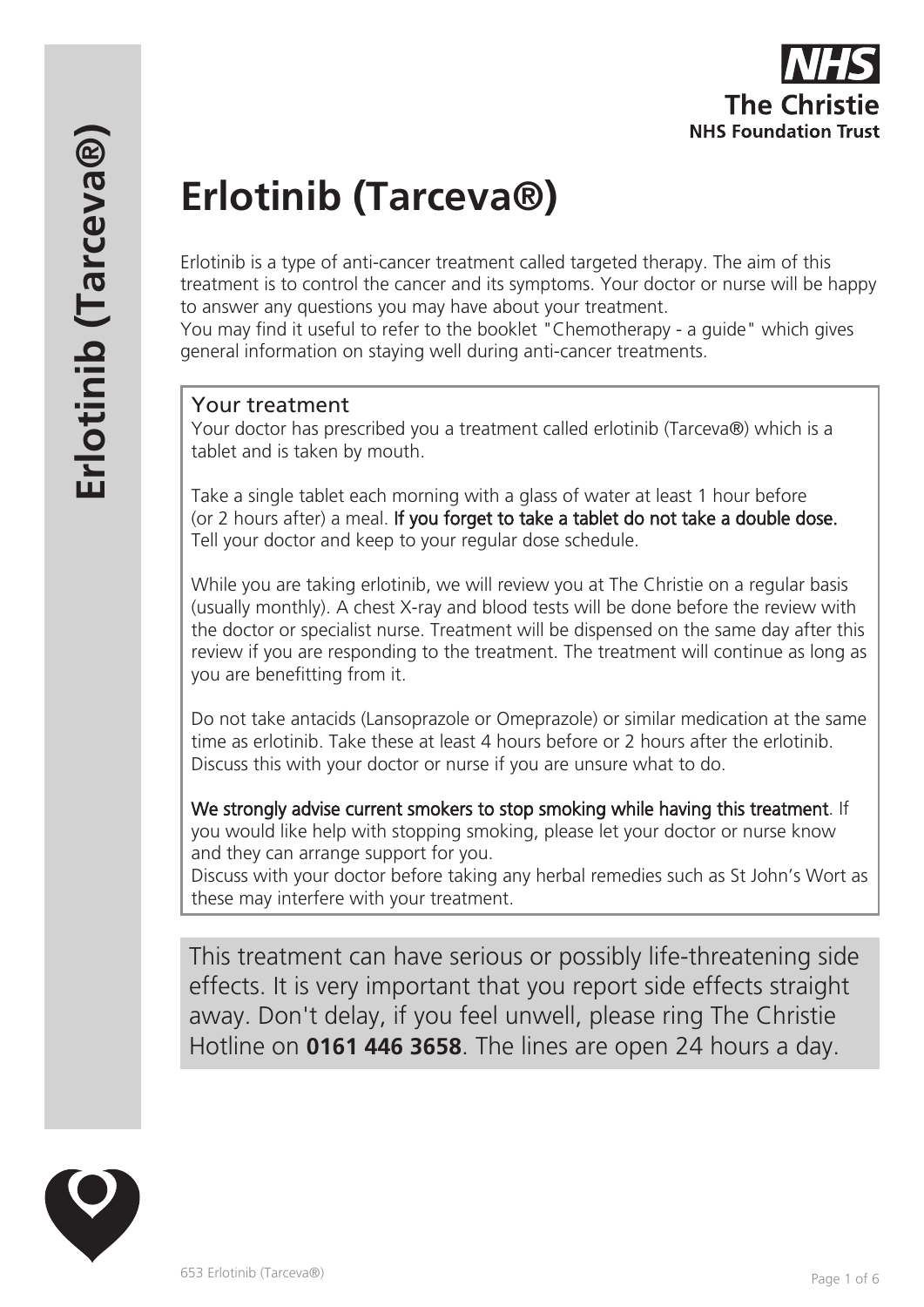# Flu vaccinations

Is it alright for me to have a flu jab during the time I'm having chemotherapy? It's safe to have a flu jab, but depending on the sort of chemotherapy you have had, it may not give quite as much protection against infection as usual. Some patients may need two vaccinations. However, if you're thinking of having any other vaccinations, do check with your Christie doctor first, because some vaccines should be avoided.

## Possible side effects

Your treatment can cause many different side effects. Some are more likely to occur than others. Everyone is different and not everyone gets all the side effects. Most side effects are usually temporary, but in some rare cases they can be life-threatening. It is important to tell your hospital doctor or nurse about any side effects so they can be monitored and, where possible, treated.

# Common side effects (more than 1 in 10)

#### • Decreased appetite

You may lose your appetite and find eating large meals more difficult. It is best to try to eat smaller portions but do carry on trying to eat something even if you do not feel very hungry. Ask your nurse or doctor for advice on what to eat if this is causing you problems or you have unexpected weight loss. Ask staff for a copy of the booklet 'Eating - help yourself'.

## • Rash, itching, dry skin (Warning!)

It is very common for a rash to occur with erlotinib. It is most common on the face, neck, chest, and back. The rash tends to be mild. If it occurs, the rash will be at its worst two weeks after starting the treatment. It will then start to settle. It is very important to use a moisturiser at least once a day. We recommend creams such as E45® or Aveeno®.

Avoid exposure to direct sunlight and if you are in the sun cover up your skin as much as possible and use a high factor sunblock (SPF 30 or 50) as you may be more at risk to the effects of the sun.

When you are washing, use unperfurmed soaps and shampoos such as baby products. Limit exposure to water and soaps because this can aggravate any rash already present. If the rash becomes red, painful, itchy or develops an 'acne-like' appearance please call this hospital. Sometimes the dose may need to be changed or delayed for a week or two. If you develop any signs that the rash is infected then the medical team will start a course of antibiotics.

Do not use products to treat acne.

#### Do not stop taking erlotinib unless it has been discussed with your medical team at The Christie.

It is not common for itching to occur while using erlotinib. If your skin does become itchy while taking erlotinib use an antihistamine, such as cetirizine, which will be prescribed by your doctor or nurse specialist.

## • Diarrhoea (Warning!)

Diarrhoea is a common side effect with erlotinib. If you experience diarrhoea while you are having treatment, use anti-diarrhoea tablets as directed by the medical team such as loperamide. You can also buy these from a pharmacy or get a prescription from your GP for a temporary period until this is resolved. If the problem persists it is important that you contact The Christie. If you experience any diarrhoea please tell your hospital doctor, as the treatment dose may need to be changed or delayed. Please contact The Christie Hotline immediately on 0161 446 3658.

Ask the staff for a copy of the booklet 'Eating - help yourself' which has some useful ideas about diet when you are having treatment.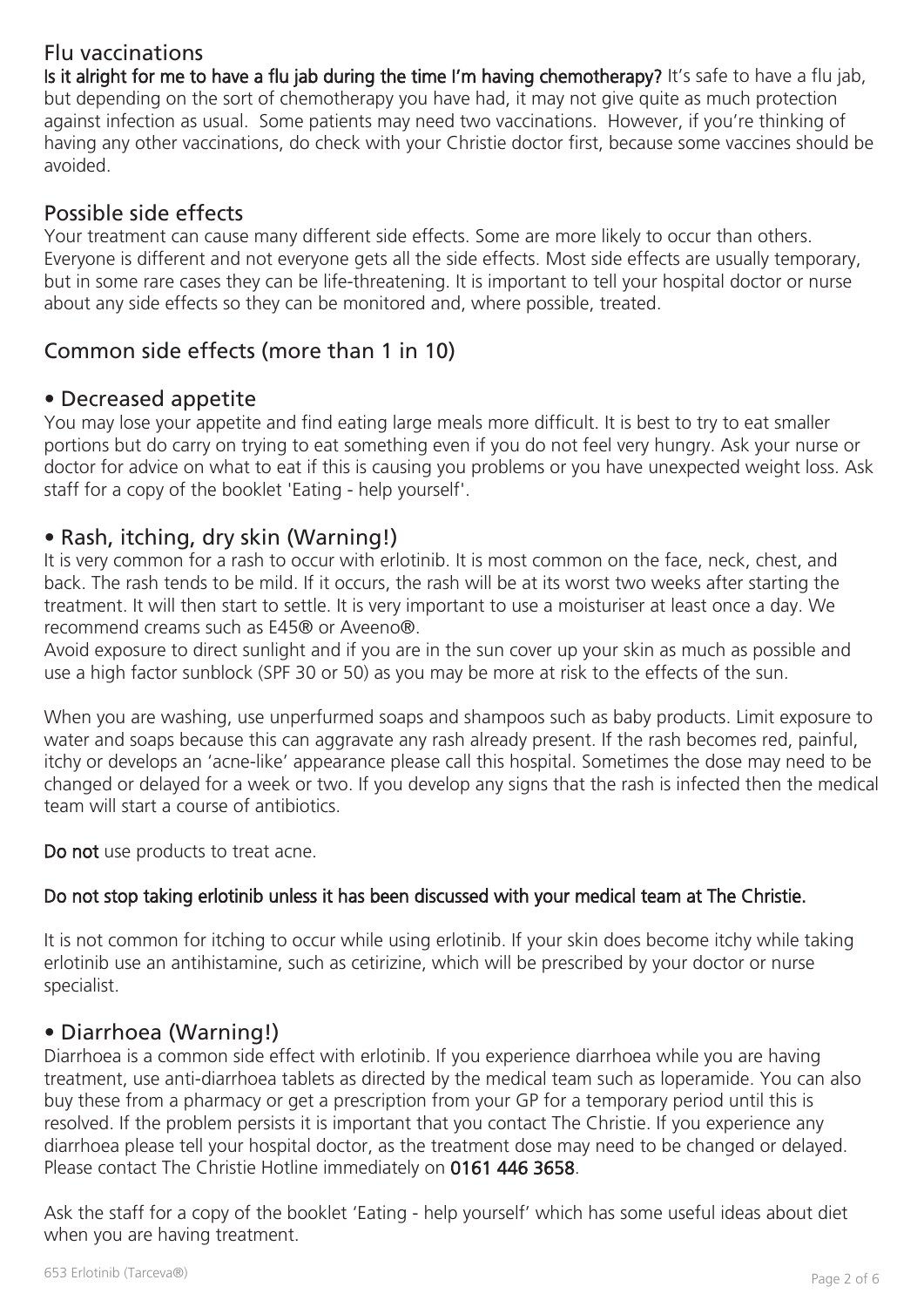## • Nausea and vomiting (sickness)

The severity of this varies from person to person. Anti-sickness medication may be given along with your treatment to prevent this. You will also be given anti-sickness tablets to take at home. If you continue to feel or be sick, contact your GP or The Christie, because your anti-sickness medication may need to be changed or increased.

## • Eye irritation

This treatment can cause eye irritations, such as dry eyes or conjunctivitis (infection of the eyes). Eye drops can sometimes improve these symptoms. Wearing contact lenses can make the symptoms worse, so we advise you not to wear lenses while taking erlotinib. If you experience eye problems, please contact the team treating you.

#### • Lethargy

This treatment can make you feel tired and lacking in energy. It can be frustrating when you feel unable to cope with routine tasks. If you do feel tired, take rest and get help with household chores. Gentle exercise such as a daily walk can be beneficial. Please ask for a copy of the booklet called 'Be active stay active'.

#### • Sore mouth

Your mouth may become sore or dry, or you may notice small mouth ulcers during this treatment. Drinking plenty of fluids and cleaning your teeth regularly and gently with a soft toothbrush can help to reduce the risk of this happening. We can prescribe a mouthwash for you to use during treatment. You can dilute this with water if your mouth is sore. Ask your doctor or nurse for further advice. There is also general mouth care information in the chemotherapy booklet. If you continue to have a sore mouth, please contact The Christie Hotline on 0161 446 3658.

#### • Liver damage

Erlotinib can rarely cause damage to the liver. If your blood tests indicate severe changes in your liver function, we may suggest a change in the dose, a delay or stopping treatment.

## Rare side effects (less than 1 in 100)

#### • Changes in hair and nails

The nails may become brittle and their texture or colour may change. Pain in the nail bed, at the base of the nail, may occur, but this is rare. Uncommonly, eyelashes may grow longer while on treatment. Hair thinning or hair loss can also occur. Very rarely, hair loss can be permanent.

Erlotinib can rarely cause damage to the liver. If your blood tests indicate severe changes in your liver function, we may suggest a change in the dose, a delay or stopping treatment.

#### • Interstitial lung disease

A rare side effect from erlotinib is a form of lung irritation called interstitial lung disease. If you develop symptoms such as sudden difficulty breathing, with a cough or fever, contact The Christie Hotline immediately on 0161 446 3658

#### Increased risk of infection

It is uncommon to develop an infection. Symptoms of infection include fever, shivering, sweats, sore throat, diarrhoea, discomfort when you pass urine, cough or breathlessness. We recommend that you use a digital thermometer so you can check your temperature. You can buy one from your local chemist.

#### If you feel unwell, you have symptoms of infection or your temperature is 37.5ºC or above, or below 36ºC contact The Christie Hotline straight away.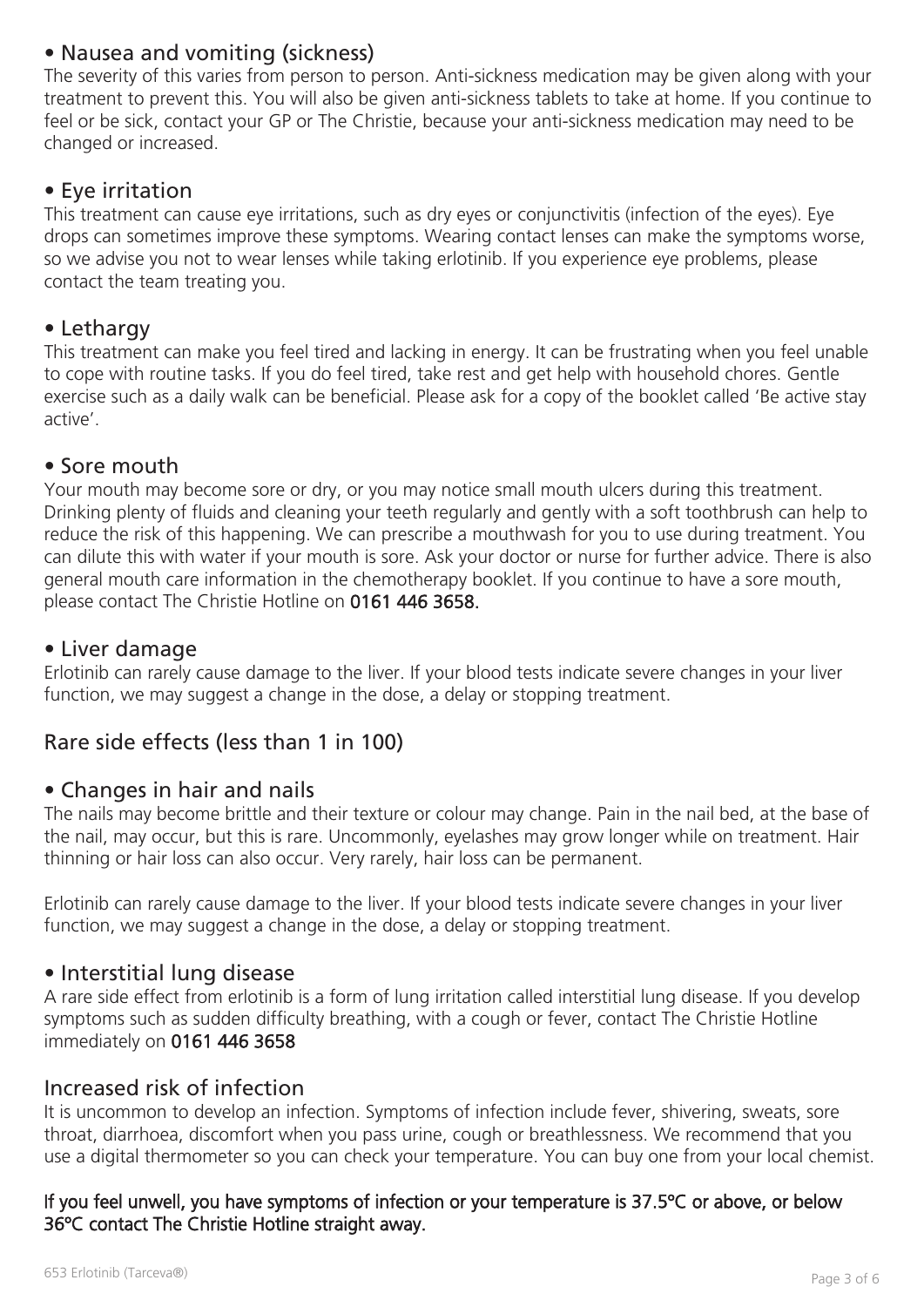# • Bleeding

Erlotinib can cause bleeding from the stomach or the intestines and bleeding from the nose. If you suffer with these side effects, please contact the The Christie Hotline on 0161 446 3658 immediately.

#### Serious and potentially life threatening side effects

In a small proportion of patients anti-cancer treatment can result in very severe side effects which may rarely result in death. The team caring for you will discuss the risk of these side effects with you.

## Sex, contraception and fertility

Protecting your partner and contraception: We recommend that you or your partner use a condom during sexual intercourse while you are having the course of chemotherapy. Chemotherapy is dangerous to unborn babies and this will also protect you and your partner from any chemotherapy drugs that may be present in semen and in the vagina. If you suspect that you may be pregnant please tell your doctor immediately.

Fertility: This chemotherapy may affect your ability to have children. Your doctor or nurse should have discussed this with you. If not, please ask them before you start treatment.

#### Late side effects

Some side effects may become evident only after a number of years. In reaching any decision with you about treatment, the potential benefit you receive from treatment will be weighed against the risks of serious long term side effects to the heart, lungs, kidneys and bone marrow. With some drugs there is also a small but definite risk of developing another cancer. If any of these problems specifically applies to you, the doctor will discuss these with you and note this on your consent form.

#### **Contacts**

If you have any general questions or concerns about your treatment, please ring the area where you are having treatment:

Administration enquiries - 0161 918 7606/7610 Chemotherapy nurse - 0161 918 7171 Clinical trials unit - 0161 918 7663 Lung cancer nurse team - 0161 918 2595

For urgent advice ring The Christie Hotline on 0161 446 3658 (24 hours)

Your consultant is: .....................................................................

Your hospital number is: ...........................................................

Your key worker is: ....................................................................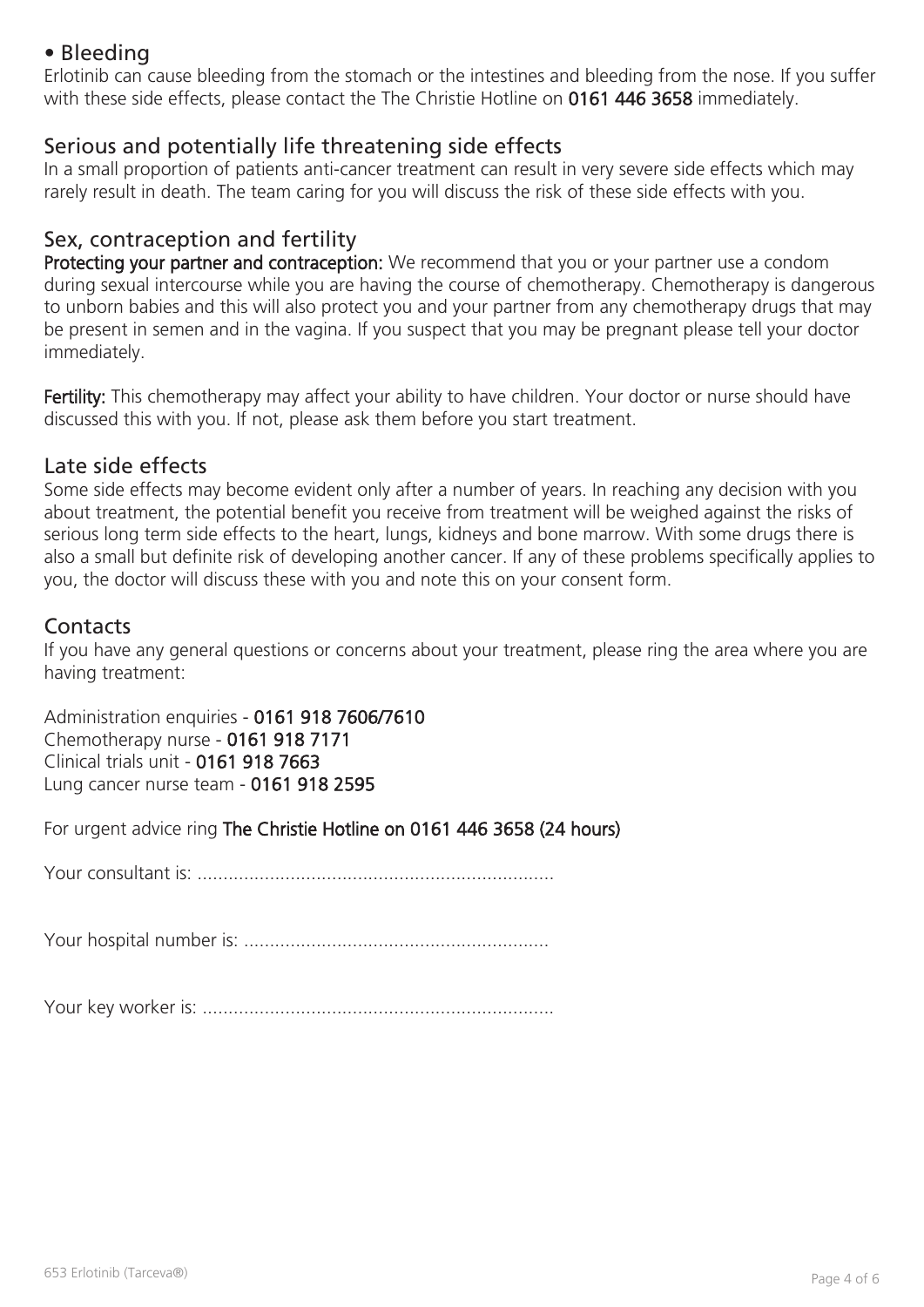Notes: